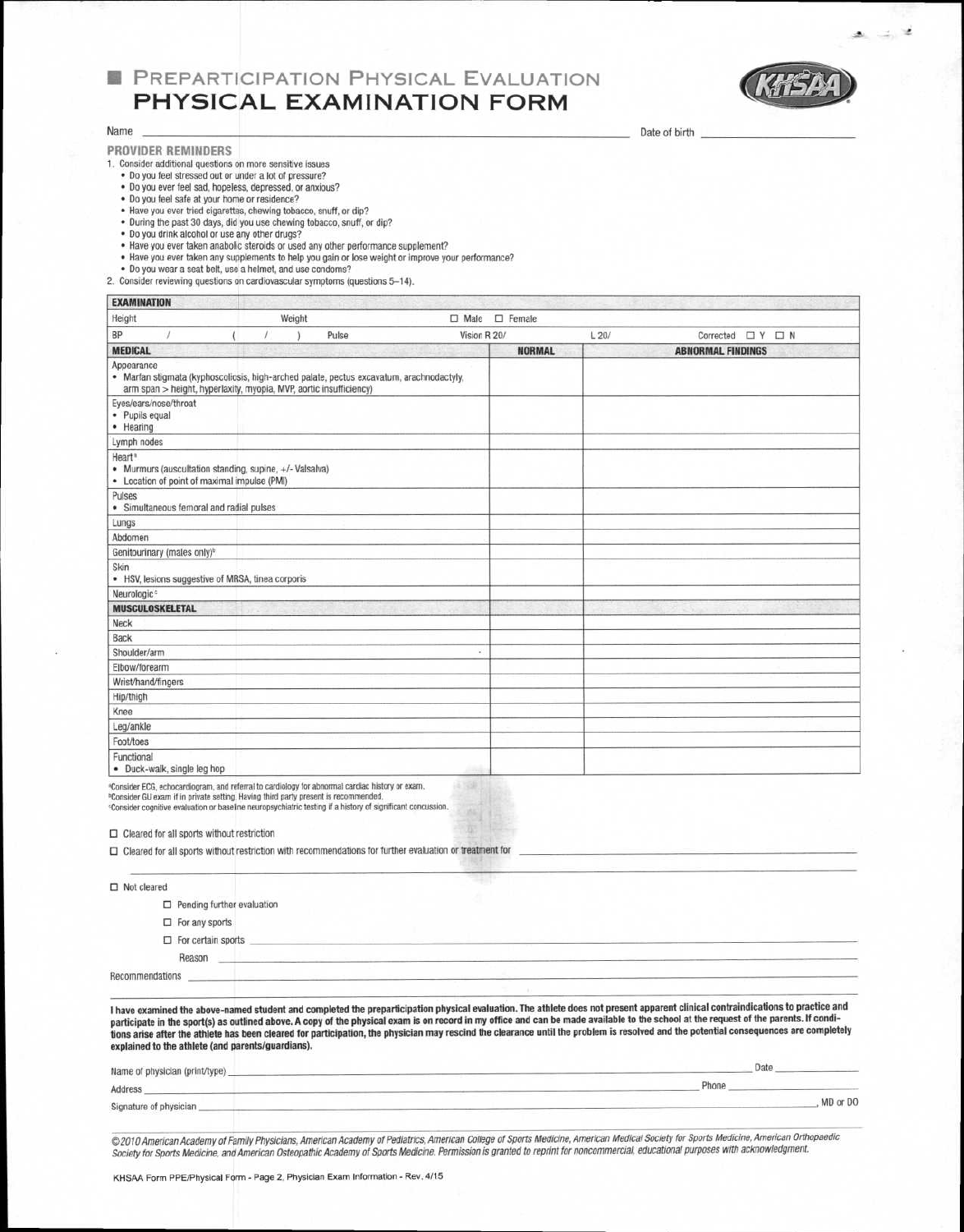# **■ PREPARTICIPATION PHYSICAL EVALUATION HISTORY FORM**



Note: This form is to be filled out by patient and parent prior to seeing the physician, physician assistant, advanced practice registered nurse, or chiropractor (if performed within the scope of practice<br>The form should b

| Name |                            |            |                                                           | Date of birth                                                                                                                                                      |
|------|----------------------------|------------|-----------------------------------------------------------|--------------------------------------------------------------------------------------------------------------------------------------------------------------------|
| Sex  | Age                        | Grade      | School                                                    | Sport(s)                                                                                                                                                           |
|      |                            |            |                                                           | Medicines and Allergies: Please list all of the prescription and over-the-counter medicines and supplements (herbal and nutritional) that you are currently taking |
|      |                            |            |                                                           |                                                                                                                                                                    |
|      |                            |            |                                                           |                                                                                                                                                                    |
|      |                            |            |                                                           |                                                                                                                                                                    |
|      |                            |            |                                                           |                                                                                                                                                                    |
|      | Do you have any allergies? | $\Box$ Yes | $\Box$ No If yes, please identify specific allergy below. |                                                                                                                                                                    |

**Explain "Yes" answers below. Circle questions you don't know the answers to.** 

Date of Exam

÷.

| <b>GENERAL QUESTIONS</b>                                                                                                                      |                                                                                                                                                     | <b>Yes</b> | No        | <b>MEDICAL QUESTIONS</b>                                                                                               | <b>Yes</b> | <b>No</b> |
|-----------------------------------------------------------------------------------------------------------------------------------------------|-----------------------------------------------------------------------------------------------------------------------------------------------------|------------|-----------|------------------------------------------------------------------------------------------------------------------------|------------|-----------|
| 1. Has a doctor ever denied or restricted your participation in sports for<br>any reason?                                                     |                                                                                                                                                     |            |           | 26. Do you cough, wheeze, or have difficulty breathing during or<br>after exercise?                                    |            |           |
|                                                                                                                                               | 2. Do you have any ongoing medical conditions? If so, please identify                                                                               |            |           | 27. Have you ever used an inhaler or taken asthma medicine?                                                            |            |           |
| below: $\Box$ Asthma $\Box$ Anemia $\Box$ Diabetes $\Box$ Infections                                                                          |                                                                                                                                                     |            |           | 28. Is there anyone in your family who has asthma?                                                                     |            |           |
| Other:<br>3. Have you ever spent the night in the hospital?                                                                                   |                                                                                                                                                     |            |           | 29. Were you born without or are you missing a kidney, an eye, a testicle<br>(males), your spleen, or any other organ? |            |           |
| 4. Have you ever had surgery?                                                                                                                 |                                                                                                                                                     |            |           | 30. Do you have groin pain or a painful bulge or hernia in the groin area?                                             |            |           |
| <b>HEART HEALTH QUESTIONS ABOUT YOU</b>                                                                                                       |                                                                                                                                                     | Yes        | No        | 31. Have you had infectious mononucleosis (mono) within the last month?                                                |            |           |
| 5. Have you ever passed out or nearly passed out DURING or                                                                                    |                                                                                                                                                     |            |           | 32. Do you have any rashes, pressure sores, or other skin problems?                                                    |            |           |
| AFTER exercise?                                                                                                                               |                                                                                                                                                     |            |           | 33. Have you had a herpes or MRSA skin infection?                                                                      |            |           |
| 6. Have you ever had discomfort, pain, tightness, or pressure in your                                                                         |                                                                                                                                                     |            |           | 34. Have you ever had a head injury or concussion?                                                                     |            |           |
| chest during exercise?                                                                                                                        | 7. Does your heart ever race or skip beats (irregular beats) during exercise?                                                                       |            |           | 35. Have you ever had a hit or blow to the head that caused confusion,<br>prolonged headache, or memory problems?      |            |           |
|                                                                                                                                               | 8. Has a doctor ever told you that you have any heart problems? If so,                                                                              |            |           | 36. Do you have a history of seizure disorder?                                                                         |            |           |
| check all that apply:                                                                                                                         |                                                                                                                                                     |            |           | 37. Do you have headaches with exercise?                                                                               |            |           |
| $\Box$ High blood pressure<br>$\Box$ High cholesterol                                                                                         | $\Box$ A heart murmur<br>$\Box$ A heart infection                                                                                                   |            |           | 38. Have you ever had numbness, tingling, or weakness in your arms or                                                  |            |           |
| $\Box$ Kawasaki disease                                                                                                                       | Other:                                                                                                                                              |            |           | legs after being hit or falling?                                                                                       |            |           |
| echocardiogram)                                                                                                                               | 9. Has a doctor ever ordered a test for your heart? (For example, ECG/EKG,                                                                          |            |           | 39. Have you ever been unable to move your arms or legs after being hit<br>or falling?                                 |            |           |
|                                                                                                                                               | 10. Do you get lightheaded or feel more short of breath than expected                                                                               |            |           | 40. Have you ever become ill while exercising in the heat?                                                             |            |           |
| during exercise?                                                                                                                              |                                                                                                                                                     |            |           | 41. Do you get frequent muscle cramps when exercising?                                                                 |            |           |
| 11. Have you ever had an unexplained seizure?                                                                                                 |                                                                                                                                                     |            |           | 42. Do you or someone in your family have sickle cell trait or disease?                                                |            |           |
|                                                                                                                                               | 12. Do you get more tired or short of breath more quickly than your friends                                                                         |            |           | 43. Have you had any problems with your eyes or vision?                                                                |            |           |
| during exercise?                                                                                                                              |                                                                                                                                                     |            |           | 44. Have you had any eye injuries?                                                                                     |            |           |
| <b>HEART HEALTH QUESTIONS ABOUT YOUR FAMILY</b>                                                                                               |                                                                                                                                                     | Yes        | <b>No</b> | 45. Do you wear glasses or contact lenses?                                                                             |            |           |
|                                                                                                                                               | 13. Has any family member or relative died of heart problems or had an<br>unexpected or unexplained sudden death before age 50 (including           |            |           | 46. Do you wear protective eyewear, such as goggles or a face shield?                                                  |            |           |
|                                                                                                                                               | drowning, unexplained car accident, or sudden infant death syndrome)?                                                                               |            |           | 47. Do you worry about your weight?                                                                                    |            |           |
| 14. Does anyone in your family have hypertrophic cardiomyopathy, Marfan<br>syndrome, arrhythmogenic right ventricular cardiomyopathy, long QT |                                                                                                                                                     |            |           | 48. Are you trying to or has anyone recommended that you gain or<br>lose weight?                                       |            |           |
|                                                                                                                                               | syndrome, short QT syndrome, Brugada syndrome, or catecholaminergic.                                                                                |            |           | 49. Are you on a special diet or do you avoid certain types of foods?                                                  |            |           |
| polymorphic ventricular tachycardia?                                                                                                          |                                                                                                                                                     |            |           | 50. Have you ever had an eating disorder?                                                                              |            |           |
|                                                                                                                                               | 15. Does anyone in your family have a heart problem, pacemaker, or                                                                                  |            |           | 51. Do you have any concerns that you would like to discuss with a doctor?                                             |            |           |
| implanted defibrillator?                                                                                                                      |                                                                                                                                                     |            |           | <b>FEMALES ONLY</b>                                                                                                    |            |           |
| seizures, or near drowning?                                                                                                                   | 16. Has anyone in your family had unexplained fainting, unexplained                                                                                 |            |           | 52. Have you ever had a menstrual period?                                                                              |            |           |
| <b>BONE AND JOINT QUESTIONS</b>                                                                                                               |                                                                                                                                                     | Yes        | <b>No</b> | 53. How old were you when you had your first menstrual period?                                                         |            |           |
|                                                                                                                                               | 17. Have you ever had an injury to a bone, muscle, ligament, or tendon                                                                              |            |           | 54. How many periods have you had in the last 12 months?                                                               |            |           |
| that caused you to miss a practice or a game?                                                                                                 |                                                                                                                                                     |            |           | Explain "yes" answers here                                                                                             |            |           |
| 18. Have you ever had any broken or fractured bones or dislocated joints?                                                                     |                                                                                                                                                     |            |           |                                                                                                                        |            |           |
| 19. Have you ever had an injury that required x-rays, MRI, CT scan,<br>injections, therapy, a brace, a cast, or crutches?                     |                                                                                                                                                     |            |           |                                                                                                                        |            |           |
| 20. Have you ever had a stress fracture?                                                                                                      |                                                                                                                                                     |            |           |                                                                                                                        |            |           |
|                                                                                                                                               | 21. Have you ever been told that you have or have you had an x-ray for neck<br>instability or atlantoaxial instability? (Down syndrome or dwarfism) |            |           |                                                                                                                        |            |           |
|                                                                                                                                               | 22. Do you regularly use a brace, orthotics, or other assistive device?                                                                             |            |           |                                                                                                                        |            |           |
|                                                                                                                                               | 23. Do you have a bone, muscle, or joint injury that bothers you?                                                                                   |            |           |                                                                                                                        |            |           |
|                                                                                                                                               | 24. Do any of your joints become painful, swollen, feel warm, or look red?                                                                          |            |           |                                                                                                                        |            |           |
|                                                                                                                                               | 25. Do you have any history of juvenile arthritis or connective tissue disease?                                                                     |            |           |                                                                                                                        |            |           |

### **I hereby state that, to the best of my knowledge, my answers to the above questions are complete and correct.**

Signature of athlete support of the Signature of parent/guardian experiments and the Signature of parent/guardian Date

©2010 American Academy of Family Physicians, American Academy of Pediatrics, American Sollege of Sports Medicine, American Medical Society for Sports Medicine, American Orthopaedic<br>Society for Sports Medicine, and American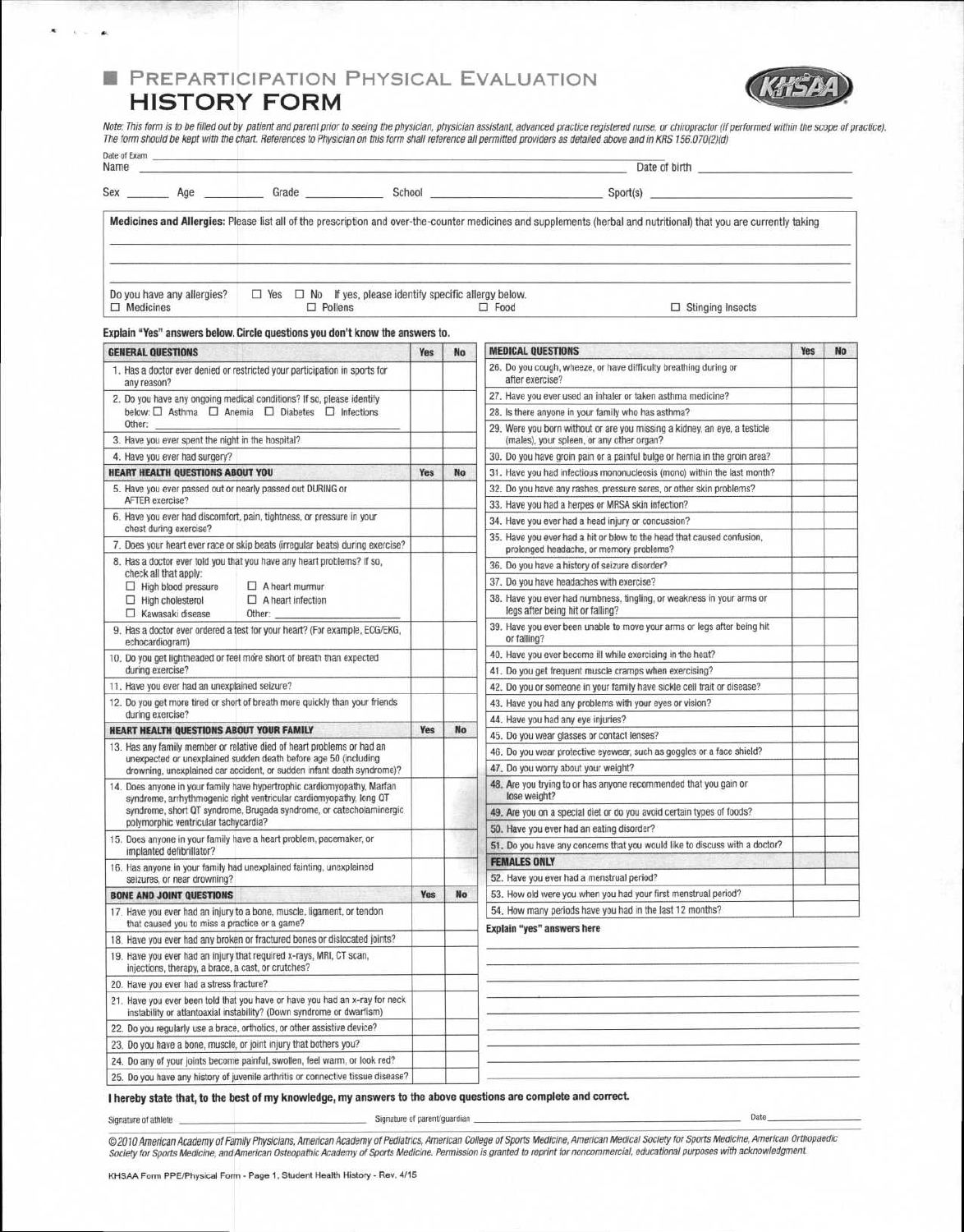

**Athletic Participation/Physical Examination Form Parental and Student Consent and Release For Middle School Level (students enrolled in grades 5-8 participating in competition for grades 6-8)** 

KHSAA Form M501 Middle School Parent Permission and Consent Rev. 6/16 page 1 of 2 O KHSAA, 2015

The student and parents/guardian must read this statement carefully and sign where required. By signing this form, all parties agree that they have accurately completed all sections of the form and have read and agree to the terms of this form as detailed. This form must be completed before the student participates (hereinafter including tiy out for, practice and/or compete) in interscholastic athletics. This form should be kept in a secure location until the student has exhausted eligibility, enrolled in high school and reached the age of sixteen (16).

|                             |                                          |                           | <b>ATHLETE INFORMATION</b><br>(This part must be completed by the student and family)                                 |                                                           |           |  |
|-----------------------------|------------------------------------------|---------------------------|-----------------------------------------------------------------------------------------------------------------------|-----------------------------------------------------------|-----------|--|
| Name (Last, First, Initial) |                                          |                           | <u> 1999 - Antonio Alemania, mpikambana amin'ny fisiana ara-daharampehintany ary 2008–2014. Ilay kaominina dia ka</u> | School Year                                               |           |  |
|                             | Home Address (Street, City, State, Zip): |                           |                                                                                                                       |                                                           |           |  |
| Gender                      |                                          | Grade                     | School                                                                                                                | <u> 1985 - Jacques John John Stoff, fransk fotballs</u> k |           |  |
| Date of Birth:              |                                          |                           | Birth Place (County, State):                                                                                          |                                                           |           |  |
|                             |                                          |                           | I am planning to participate in the following (check all you might try to play):                                      |                                                           |           |  |
| Baseball                    | Basketball                               | <b>Cross Country</b>      | Football                                                                                                              | Golf                                                      | Soccer    |  |
| Softball                    | Swimming                                 | Tennis                    | <b>Track and Field</b>                                                                                                | Volleyball                                                | Wrestling |  |
| Archery                     | <b>Bass Fishing</b>                      | Bowling                   | Competitive Cheer                                                                                                     | Other                                                     |           |  |
|                             | Name (please print)                      |                           |                                                                                                                       | <b>Relation to Student</b>                                |           |  |
|                             |                                          |                           | Emergency Contact Address, including City, State and Zip                                                              |                                                           |           |  |
|                             | Daytime Phone                            |                           |                                                                                                                       | Cell Phone                                                |           |  |
|                             |                                          |                           | <b>OPTIONAL INSURANCE INFORMATION (only for purpose of emergency treatment)</b>                                       |                                                           |           |  |
| <b>Insurance Carrier</b>    |                                          | Policy Number / ID Number | <b>Group Number</b>                                                                                                   |                                                           | Plan      |  |
|                             |                                          |                           | <b>OPTIONAL EMERGENCY TREATMENT INFORMATION</b>                                                                       |                                                           |           |  |

The following information is recorded solely for potential hospitalization and emergency care needs and is not required to be recorded on this form. However, those failing to provide this information should be aware that this might be required by emergency treatment facilities prior to rendering service, and failure to provide could result in lack **of** appropriate care.

**Social Security Number Birth Date CONSENT INFORMATION TO PARTICIPATE, ACKNOWLEDGMENT OF RISK, ACKNOWLEDGEMENT OF ELIGIBILITY RULES,** 

**LIABILITY WAIVER AND CONSENT AND RELEASE** 

As parent/legal guardian, I agree to allow my child to participate in interscholastic athletics.

The parent/legal guardian recognize that participation in interscholastic athletics involves some inherent risks for potentially severe injuries, including but not limited to death, serious neck, head and spinal injuries which may result in complete or partial paralysis, brain damage, serious injury to virtually all internal organs, serious injury to virtually all bones, joints, ligaments, muscles, tendons, and other aspects of the muscular skeletal system, and serious injury or impairment to other aspects of the body, or effects to the general health and well being of the child. Because of these inherent risks, the parent/legal guardian recognize the importance of the student obeying the coaches' instructions regarding playing techniques, training and other team rules. By signing this form, the parent/legal guardian acknowledge that the student's participation is wholly voluntary and to having read and understood this provision.